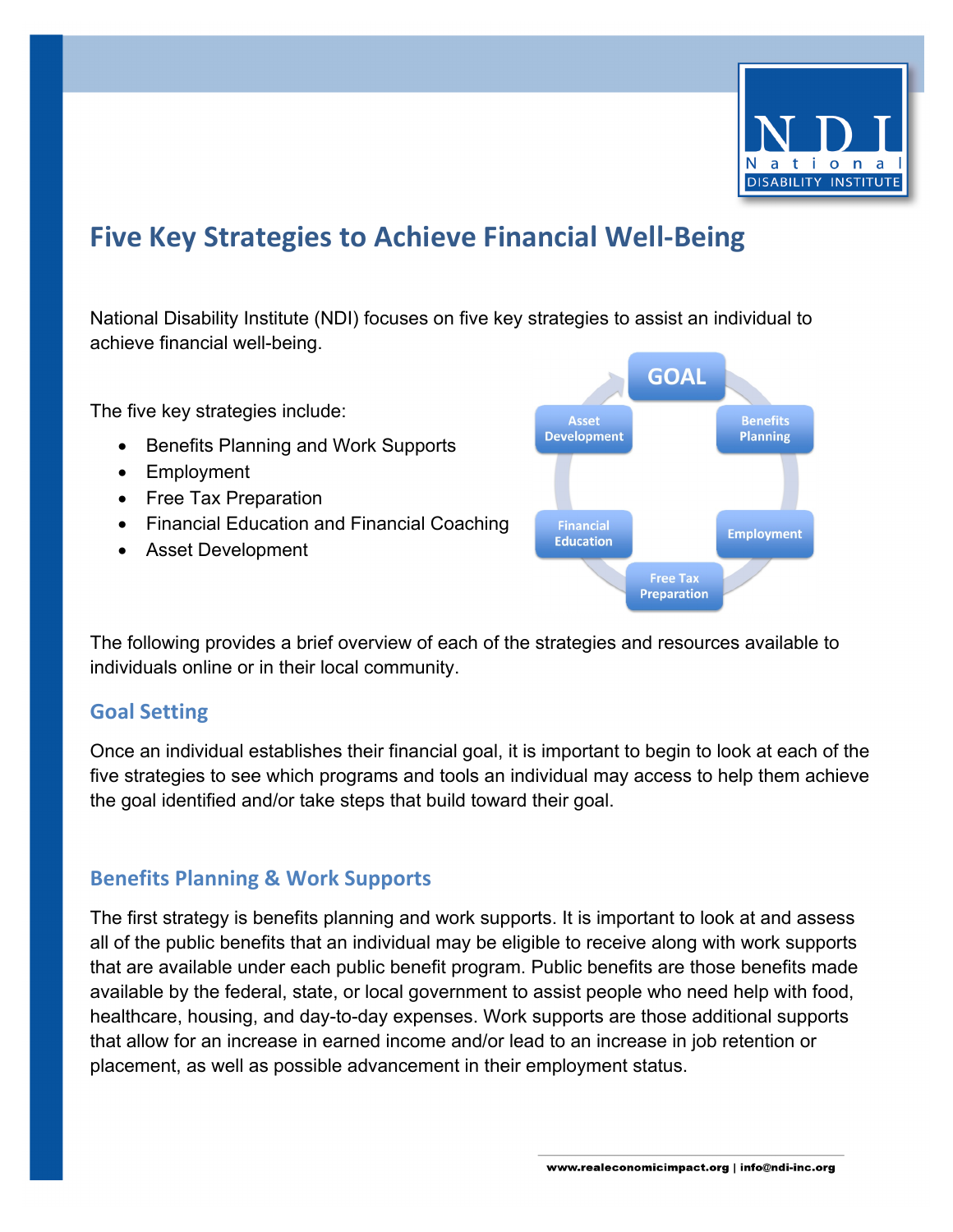#### **Benefits Planning & Work Support Resources:**

- Social Security Administration (SSA) provides information on disability benefits, including Supplemental Security Income (SSI), Social Security Disability Insurance (SSDI), Medicaid and Medicare. www.ssa.gov
- Work Incentives Planning and Assistance (WIPA) projects assist Social Security disability beneficiaries to make informed choices about work that support a successful transition to financial independence. www.socialsecurity.gov/work/WIPA.html

### **Employment**

The second strategy is employment. Once an individual understands their public benefits and the benefits of accessing work supports, they are better equipped to choose employment as a path to increase income and achieve their financial goals.

#### **Employment Resources:**

- American Job Centers (AJCs) provide career exploration services, career pathways, and training and assistance in finding a job. www.careeronestop.org/default.aspx
- Vocational Rehabilitation (VR) provides employment and training services for people with all types of disabilities, including on-the-job supports for people with more significant disabilities. http://www.askearn.org/state-vocational-rehabilitation-agencies

## **Free tax preparation**

The third strategy that can help an individual achieve their financial goals is free tax preparation services. There are several reasons that individuals with disabilities note for not filing taxes: 1) There is no need for them to file taxes due to low wages (no tax liability); 2) Filing taxes is too expensive; and/or 3) They are afraid to receive a refund that would impact their public benefits.

#### **Free Tax Preparation Resources:**

- The IRS Volunteer Income Tax Assistance (VITA) program offers free tax help for taxpayers who qualify. www.irs.gov/individuals/find-a-location-for-free-tax-prep
- MyFreeTaxes provides free federal and state tax preparation and filing assistance for qualified individuals or families with a combined income of \$66,000 or less in 2017. www.myfreetaxes.org